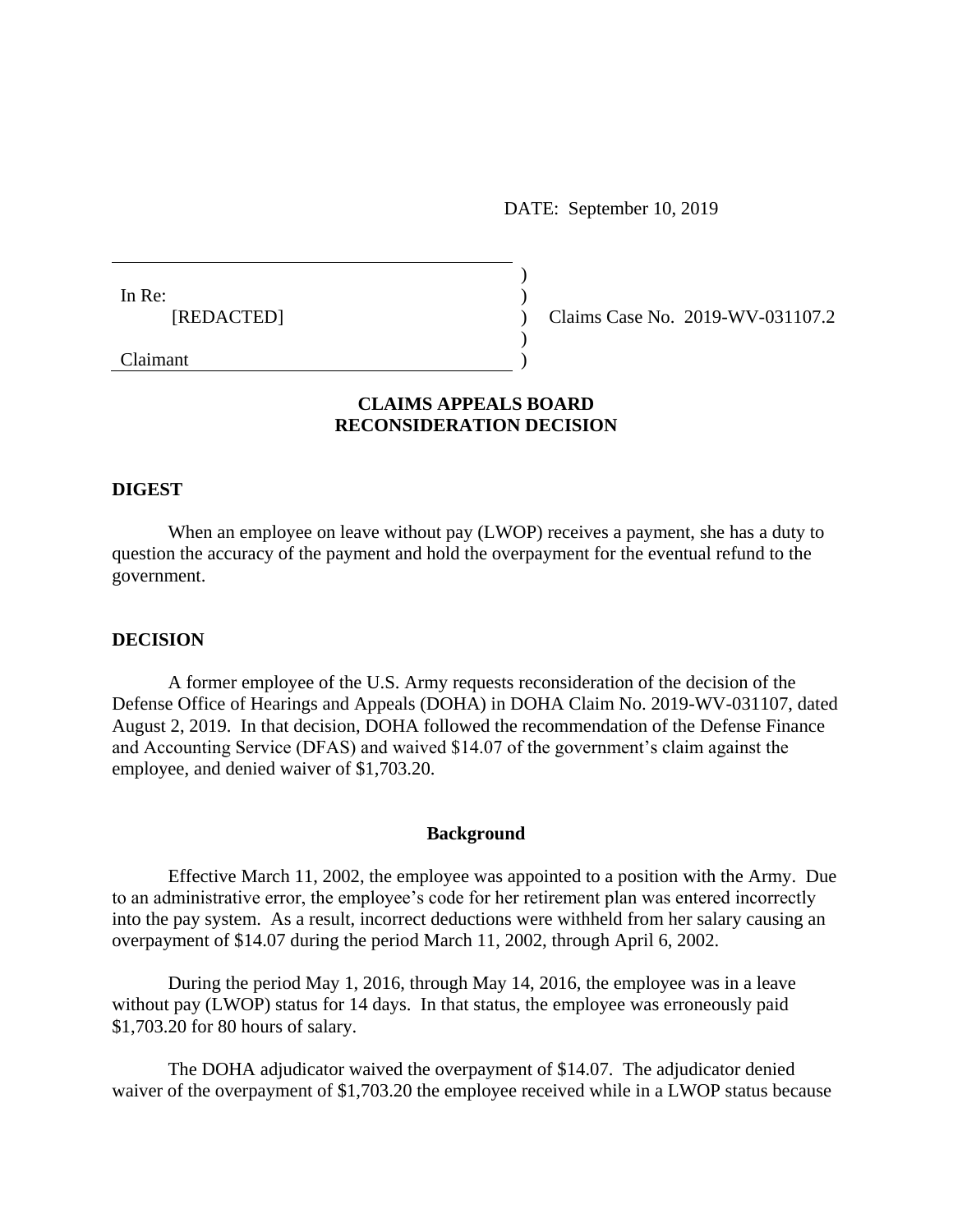the employee should have been aware that she was not entitled to the payments. Therefore, she should have held the overpayment for the eventual repayment to the government. In response to the employee's assertion on her waiver application that she was ill at the time of the overpayment and her husband was taking care of her finances, the adjudicator explained that in the absence of medical documentation reflecting her diminished cognitive abilities during the period of overpayment, she had a duty monitor her bank account, verify her statements and question any discrepancies.

In her reconsideration request, the employee states that she acted in good faith and immediately contacted her time-keeper in May 2016 so that she would not continue to be overpaid. She states that she provided a letter from her doctor to DFAS reflecting her medical condition. She objects to DFAS's calculation of the overpayment because it includes premiums she paid for health insurance. She states that she did not have federal health insurance in May 2016 because her health care was provided by the U.S. Department of Veterans Affairs (VA). She further states that she submitted her waiver request to DFAS in September 2016, but it took DFAS three years to send it to DOHA. She contends that DFAS has fraudulently collected money from her and discriminated against her in retaliation for her requesting assistance from her congressman's office. She requests all documentation DFAS provided to DOHA in the adjudication of her waiver case.

## **Discussion**

Under 5 U.S.C. § 5584, we have the authority to waive collection of erroneous payments of pay and certain allowances made to specified federal employees, if collection of the claim would be against equity and good conscience and not in the best interests of the United States, provided there is no indication of fraud, fault, misrepresentation, or lack of good faith on the part of the employee. *See* DoD Instruction 1340.23 (February 14, 2006) (Instruction) ¶ E4.1.2. Under the terms of the waiver statute and our implementing regulations, the appropriateness of waiver turns on the knowledge and conduct of the employee who received the erroneous payments, rather than the actions of the agency making the payments. Thus, the fact that an erroneous payment is solely the result of an administrative error or mistake on the part of the government is not sufficient basis in and of itself for granting a waiver. *See* Instruction ¶ E4.1.3. Waiver is not appropriate when an employee knows, or reasonably should know, that a payment is erroneous. The employee has a duty to notify an appropriate official and to set aside the funds for eventual repayment to the government, even if the government fails to act after such notification. *See* Instruction ¶ E4.1.4.

The employee acknowledges in her reconsideration request that she knew she was not entitled to receive salary payments while she was in a LWOP status. She immediately contacted the appropriate official after receiving the overpayments in May 2016 so that she would not continue to be overpaid. Although the employee acted properly in contacting the proper authority, waiver is precluded because she was aware that she was being overpaid. Under the circumstances, she did not acquire title to the money and had a duty to hold the money for eventual repayment. *See* DOHA Claims Case No. 01092001 (October 29, 2001); and DOHA Claims Case No. 97031009 (July 18, 1997).